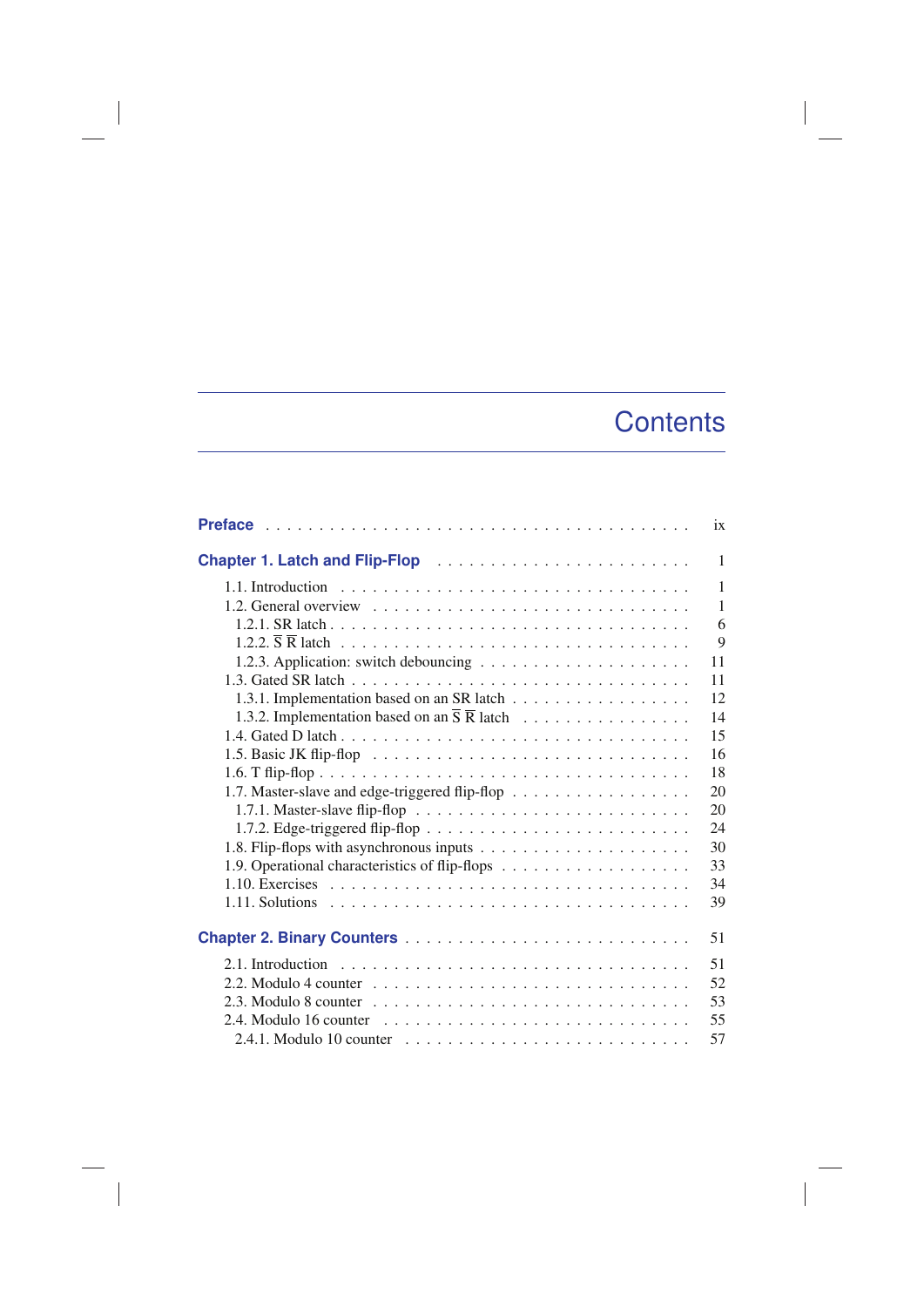$\overline{\phantom{a}}$ 

 $\begin{array}{c} \hline \end{array}$ 

|                                                                                                  | 60  |
|--------------------------------------------------------------------------------------------------|-----|
|                                                                                                  | 62  |
|                                                                                                  | 64  |
|                                                                                                  | 65  |
|                                                                                                  | 66  |
|                                                                                                  | 73  |
|                                                                                                  | 85  |
|                                                                                                  | 85  |
|                                                                                                  | 85  |
|                                                                                                  | 85  |
|                                                                                                  | 88  |
|                                                                                                  | 90  |
|                                                                                                  | 91  |
|                                                                                                  | 92  |
|                                                                                                  | 93  |
|                                                                                                  |     |
|                                                                                                  | 94  |
|                                                                                                  | 101 |
|                                                                                                  | 107 |
|                                                                                                  | 117 |
|                                                                                                  |     |
|                                                                                                  | 117 |
|                                                                                                  | 117 |
|                                                                                                  | 117 |
|                                                                                                  | 119 |
|                                                                                                  |     |
|                                                                                                  | 120 |
|                                                                                                  | 122 |
|                                                                                                  | 124 |
|                                                                                                  | 125 |
|                                                                                                  | 127 |
|                                                                                                  | 129 |
|                                                                                                  | 136 |
| 4.5.1. Multiplier of 2-bit unsigned numbers                                                      | 136 |
|                                                                                                  | 137 |
|                                                                                                  | 138 |
|                                                                                                  | 143 |
|                                                                                                  | 149 |
|                                                                                                  | 158 |
| Chapter 5. Digital Integrated Circuit Technology                                                 | 177 |
| 5.1. Introduction $\ldots \ldots \ldots \ldots \ldots \ldots \ldots \ldots \ldots \ldots \ldots$ | 177 |

 $\overline{\phantom{a}}$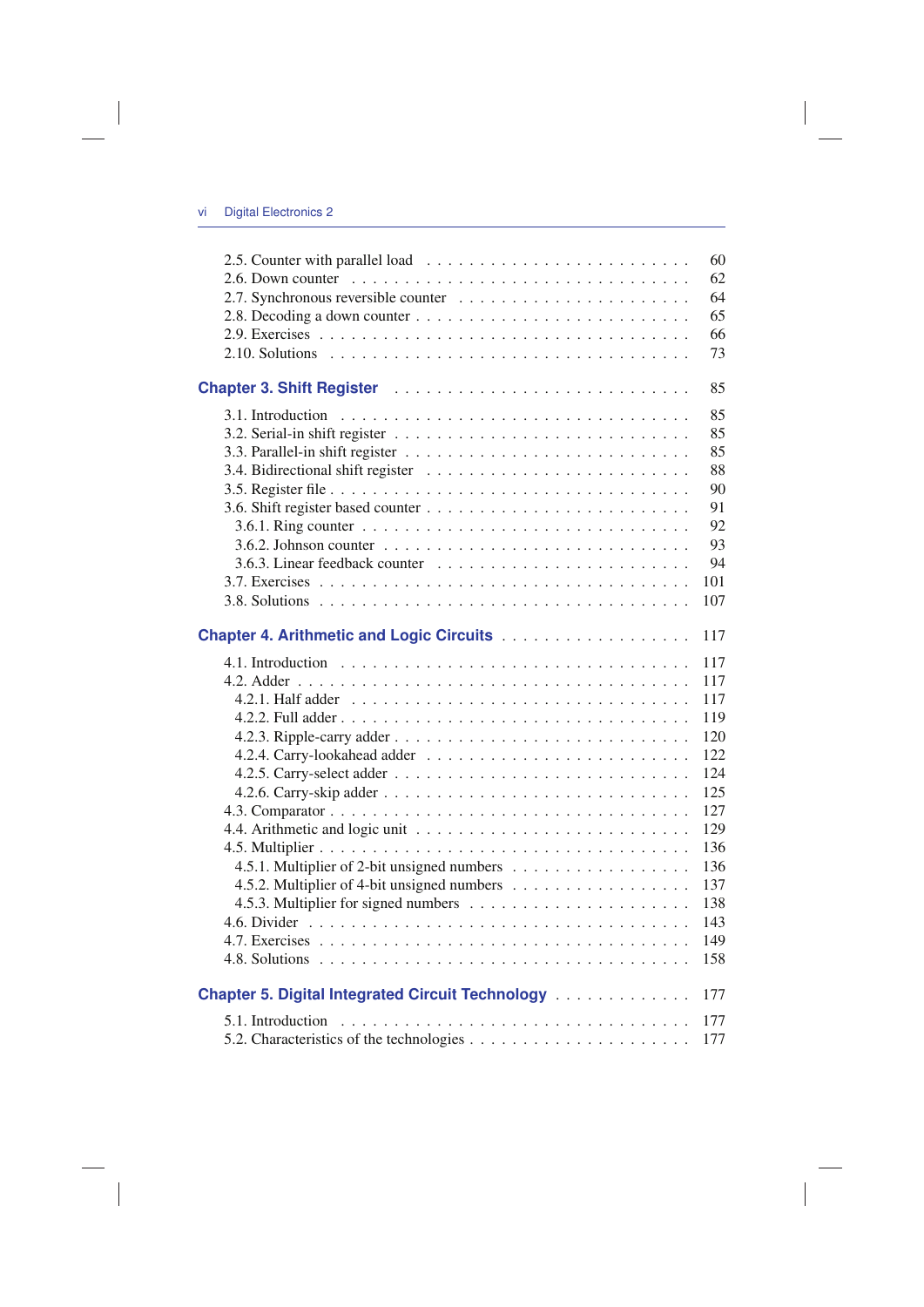$\overline{\phantom{a}}$ 

| 5.2.1. Supply voltage $\ldots \ldots \ldots \ldots \ldots \ldots \ldots \ldots \ldots$    | 177 |
|-------------------------------------------------------------------------------------------|-----|
|                                                                                           | 178 |
| 5.2.3. Immunity to noise $\ldots \ldots \ldots \ldots \ldots \ldots \ldots \ldots \ldots$ | 178 |
|                                                                                           | 179 |
|                                                                                           | 179 |
|                                                                                           | 179 |
|                                                                                           | 180 |
|                                                                                           | 180 |
|                                                                                           | 181 |
|                                                                                           | 182 |
|                                                                                           | 183 |
|                                                                                           | 183 |
|                                                                                           | 184 |
|                                                                                           | 185 |
|                                                                                           | 187 |
|                                                                                           | 188 |
|                                                                                           | 189 |
| 5.7. Interfacing circuits of different technologies                                       | 189 |
|                                                                                           | 190 |
|                                                                                           | 193 |
|                                                                                           |     |
|                                                                                           | 195 |
|                                                                                           | 195 |
|                                                                                           | 195 |
|                                                                                           | 197 |
|                                                                                           | 199 |
|                                                                                           | 199 |
|                                                                                           | 202 |
| 6.4.3. Characteristics of the different memory types                                      | 207 |
|                                                                                           | 207 |
|                                                                                           | 208 |
|                                                                                           | 209 |
|                                                                                           | 218 |
|                                                                                           | 220 |
|                                                                                           | 222 |
|                                                                                           | 223 |
|                                                                                           | 226 |
|                                                                                           | 230 |
|                                                                                           |     |
|                                                                                           | 245 |
|                                                                                           | 245 |
|                                                                                           | 246 |
|                                                                                           | 255 |

 $\overline{\phantom{a}}$ 

 $\overline{\phantom{a}}$